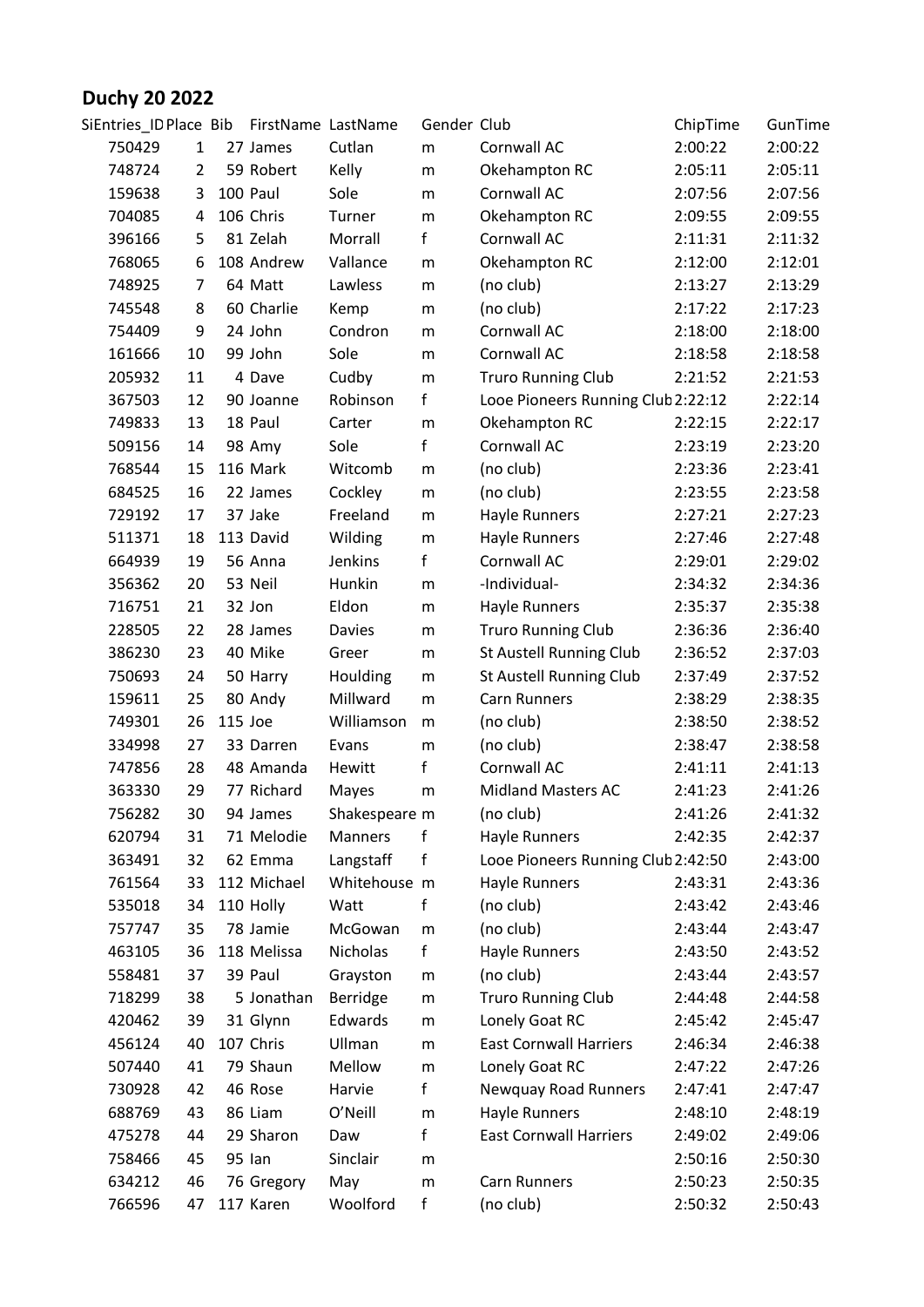| 387693 | 48 | 63 Andrew             | Laurie           | m            | <b>Falmouth Road Runners</b>       | 2:50:41 | 2:50:47 |
|--------|----|-----------------------|------------------|--------------|------------------------------------|---------|---------|
| 308760 | 49 | 1 Peter               | Allen            | m            | Newquay Road Runners               | 2:52:49 | 2:52:53 |
| 512377 | 50 | 19 Alison             | Catnach          | f            | Looe Pioneers Running Club 2:53:15 |         | 2:53:25 |
| 436121 | 51 | 13 Rosie              | <b>Bradbury</b>  | f            | <b>Falmouth Road Runners</b>       | 2:55:54 | 2:56:00 |
| 597175 | 52 | 105 Nigel             | Tucker           | m            | (no club)                          | 2:56:56 | 2:57:00 |
| 748670 | 53 | 87 Olivia             | Pellowe          | f            | <b>Carn Runners</b>                | 2:57:10 | 2:57:17 |
| 745469 | 54 | 85 Oli                | <b>Nidds</b>     | m            | <b>Carn Runners</b>                | 2:57:32 | 2:57:39 |
| 205831 | 55 | 103 Claire            | Todd             | $\mathbf f$  | St Austell Running Club            | 2:57:45 | 2:57:53 |
| 524126 | 56 | 6 Kelly               | <b>Bills</b>     | $\mathsf{f}$ | <b>Carn Runners</b>                | 2:57:54 | 2:58:01 |
| 764560 | 57 | 65 Wayne              | Lawry            | m            | <b>Carn Runners</b>                | 2:58:09 | 2:58:17 |
| 765959 | 58 | 109 Matt              | Walters          | m            |                                    | 2:58:53 | 2:59:03 |
| 560056 | 59 | 101 Gary              | Swain            | m            | <b>Hayle Runners</b>               | 2:59:02 | 2:59:06 |
| 748786 | 60 | 15 Angie              | <b>Burkey</b>    | $\mathsf f$  | <b>Newquay Road Runners</b>        | 2:59:06 | 2:59:12 |
| 759505 | 61 | 52 Frazer             | Humbles          | m            | <b>Hayle Runners</b>               | 2:59:22 | 2:59:31 |
| 584201 | 62 | 58 Paul               | Jordan           | m            | wisecoaching@yahoo.co.uk2:59:52    |         | 2:59:57 |
| 719295 | 63 | 82 Sam                | Murray           | $\mathsf f$  | <b>Hayle Runners</b>               | 3:02:22 | 3:02:29 |
| 569703 | 64 | 34 Vicky              | <b>Fleet</b>     | f            | <b>Falmouth Road Runners</b>       | 3:03:46 | 3:03:52 |
| 761515 | 65 | 2 Penny               | Atkinson         | $\mathsf f$  |                                    | 3:05:16 | 3:05:31 |
| 501802 | 66 | 12 Karina             | <b>Bowers</b>    | f            | <b>St Austell Running Club</b>     | 3:05:34 | 3:05:40 |
| 392337 | 67 | 89 Matt               | Phillips         | m            | St Austell Running Club            | 3:08:13 | 3:08:20 |
| 550913 | 68 | 88 Chunky (Ar Penhaul |                  | m            | <b>Hayle Runners</b>               | 3:09:43 | 3:09:55 |
| 769980 | 69 | 51 Abbie Vane Hughes  |                  | $\mathsf f$  | Tri Logic                          | 3:12:21 | 3:12:29 |
| 728589 | 70 | 44 Darren             | Hardwick         | m            | Looe Pioneers Running Club 3:12:34 |         | 3:12:48 |
| 368487 | 71 | 119 Joseph            | Stanford         | m            | <b>Truro Running Club</b>          | 3:14:27 | 3:14:29 |
| 760585 | 72 | 26 Janssen            | Cruz             | m            | (no club)                          | 3:14:56 | 3:15:06 |
| 757973 | 73 | 30 Jo                 | Downs            | $\mathsf{f}$ |                                    | 3:15:27 | 3:15:38 |
| 549598 | 74 | 16 Hannah             | <b>Butler</b>    | f            | <b>Carn Runners</b>                | 3:15:39 | 3:15:47 |
| 637367 | 75 | 11 Annie              | Bover            | f            | Bude Rats (Run and Tri)            | 3:16:08 | 3:16:21 |
| 726279 | 76 | 92 Dawn               | Scallan          | $\mathbf f$  | <b>Carn Runners</b>                | 3:17:29 | 3:17:37 |
| 470602 | 77 | 57 Philip             | Johns            | m            | <b>Hayle Runners</b>               | 3:18:34 | 3:18:42 |
| 536794 | 78 | 97 Paul               | Skipp            | m            | Bude Rats (Run and Tri)            | 3:18:46 | 3:18:59 |
| 320010 | 79 | 25 Sarah              | Cowburn          | $\mathbf f$  |                                    | 3:19:15 | 3:19:23 |
| 726436 | 80 | 21 Louisa             | Chisholm         | $\mathsf f$  | Looe Pioneers Running Club 3:19:23 |         | 3:19:37 |
| 240101 | 81 | 73 Debbie             | Marshall         | f            | St Austell Running Club            | 3:21:15 | 3:21:25 |
| 522251 | 82 | 14 Lorraine           | Brown            | f            | <b>Truro Running Club</b>          | 3:24:48 | 3:24:59 |
| 745090 | 83 | 42 Marlene            | Grobler          | f            | <b>Carn Runners</b>                | 3:25:26 | 3:25:34 |
| 770992 | 84 | 41 Miranda            | Greer            | $\mathsf f$  | <b>St Austell Running Club</b>     | 3:29:44 | 3:29:54 |
| 771105 | 85 | 17 Chris              | Campbell         | m            | <b>Hayle Runners</b>               | 3:31:02 | 3:31:12 |
| 322881 | 86 | $104$ Jay             | Tregenza         | $\mathsf f$  | Brighton & Hove Women's 13:33:41   |         | 3:33:56 |
| 669196 | 87 | 111 Tonia             | Welsby           | f            |                                    | 3:33:55 | 3:34:07 |
| 757741 | 88 | 96 Ian                | <b>Skillings</b> | m            |                                    | 3:33:55 | 3:34:08 |
| 764510 | 89 | 114 Roland            | Williams         | m            |                                    | 3:34:07 | 3:34:21 |
| 556382 | 90 | 10 Sarah              | Bosworth         | $\mathsf f$  | Leicester Triathlon Club           | 3:34:20 | 3:34:31 |
| 430070 | 91 | 69 Wendy              | Lowe             | f            | Bodmin Women's RC                  | 3:35:21 | 3:35:34 |
| 185901 | 92 | 72 Kathryn            | Marsh            | f            | <b>Carn Runners</b>                | 3:37:41 | 3:37:49 |
| 768280 | 93 | 84 Dave               | Nicholas         | m            | (no club)                          | 3:38:11 | 3:38:16 |
| 474045 | 94 | 43 Neil               | Ham              | m            | JP Fitness Cornwall                | 3:38:50 | 3:39:01 |
| 370367 | 95 | 20 Peter              | Catnach          | ${\sf m}$    | Looe Pioneers Running Club 3:42:18 |         | 3:42:32 |
| 555073 | 96 | 3 Claire              | Barlow           | f            | <b>Bodmin Road Runners</b>         | 3:45:06 | 3:45:18 |